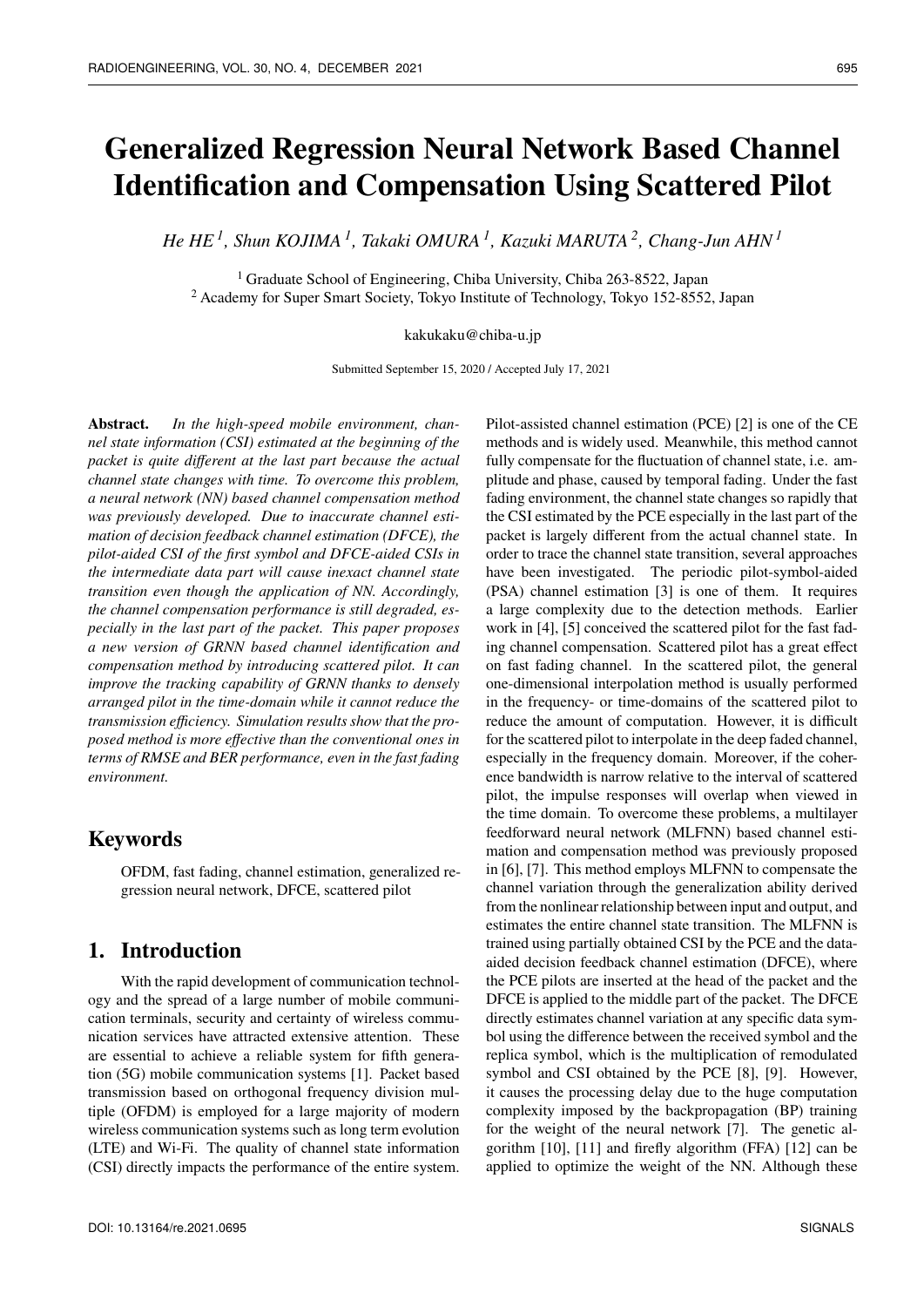approaches are reasonable to find an optimal solution, we need to repeat the iterative learning process which causes an unacceptable latency.

The improved version of this method was developed to replace MLFNN with a generalized regression neural network (GRNN) for NN part [13]. Due to its outperforming generalization capability, GRNN based channel estimation and compensation method can improve the transmission performance with less computation load. However, NNs still cannot estimate the accurate channel state transition due to the low reliability of desired responses. Especially as one of the desired responses, the estimated CSI by DFCE is sometimes incorrect due to decision errors when the channel state transition has a sharp fluctuation even in the beginning part of the packet.

In order to further improve the reliability of the desired responses without increasing the number of pilot symbols, we newly propose the modified version of GRNN based on the channel estimation method that the structure of pilot symbols is transformed and the CSI interpolated by DFCE in the frequency-domain is used as the desired responses for training. This method not only secures the resolution in the frequency domain, but also improves the tracking capability in the time-domain due to the scattered pilot. Since DFCE only refers to the front and back pilot signals in the time domain, even if one-dimensional interpolation is performed at the non-pilot position where data symbol is inserted, there is no need to consider the pilot spacing in the frequency domain and expands the scope of satisfying Nyquist sampling theorem by two times. It can also do better interpolation for deep fade than the general method [14], [15]. A key contribution of this paper is to increase reliability of the desired responses in NNs and to estimate the whole channel state transition accurately with maintaining the same transmission efficiency as well as computation complexity.

The rest of this paper is organized as follows. In Sec. 2, we overview the system model. Sections 3 and 4 describe the concept of DFCE and GRNN. Section 5 introduces the conventional GRNN based channel estimation scheme. Sections 6 and 7 present the proposed scheme and its performance through a computer simulation. Finally, Section 8 concludes this paper.

## **2. Channel Model**

In this paper, we assume time varying multipath fading channel which is expressed as,

$$
h(\tau, t) = \sum_{l=0}^{L-1} h_l(t)\delta(\tau - \tau_l)
$$
 (1)

where  $h_l$  denotes the complex channel coefficient and  $\delta$  is the Dirac's delta function. L and  $\tau_l$  indicate the number of discrete paths and the delay time, respectively. The normalized path gain is assumed here as  $\sum_{l=0}^{L-1} E|h_l^2| = 1$ , where E| · | indicates the ensemble average operation. The frequency response  $H(f, t)$  via Fourier transform of the temporal impulse response can be obtained as,

$$
H(f,t) = \int_{-\infty}^{\infty} h(\tau,t) \exp(-j2\pi f \tau) d\tau
$$
 (2)

$$
= \sum_{l=0}^{L-1} h_l(t) \exp(-j2\pi f \tau_l)
$$
 (3)

where  $f$  denotes the frequency. In a mobile communication environment, the frequency response is generally fluctuating.  $L > 1$  provides frequency selective fading channel where  $|H(f, t)|$  fluctuates in the transmission bandwidth [16], [17].

# **3. Decision Feedback Channel Estimation (DFCE)**

DFCE is one of the channel estimation methods, and it uses the signals remodulated with DFCE and the reference CSI obtained by the pilot symbols inserted to the first symbol of the packet. The received signal of the  $k$ -th subcarrier and the *i*-th symbol,  $Y(k, i)$ , is represented and the white Gaussian noise  $N(k, i)$  is added as follows:

$$
\mathbf{Y}(k,i) = \mathbf{H}(k,i) \cdot \mathbf{X}(k,i) + \mathbf{N}(k,i). \tag{4}
$$

First, the decision result of the transmitted symbol  $\mathbf{D}'(k, i)$  is multiplied by the channel  $\mathbf{\tilde{H}}(k)$  estimated from the pilot symbol to create a received signal replica  $Y_{\text{ren}}(k, i)$ . The channel variations  $\Delta \mathbf{H}(k, i)$  is obtained by dividing the actual received signal  $Y(k, i)$  by the received signal replica  $Y_{\text{ren}}(k, i)$ . Furthermore, this channel variations  $\Delta H(k, i)$  is multiplied by the estimated channel  $\mathbf{H}(k, i)$  to obtain the adjusted channel  $\mathbf{H}(k, i)$ . Finally, in order to reduce the noise which may result in a slight decrease of demodulation accuracy, the  $(i - 1, i, i + 1)$ th symbols of adjacent adjusted channel are also added and averaged together. Specifically, it is expressed by the following equations from (5) to (8).

$$
\mathbf{Y}_{\text{rep}}(k,i) = \tilde{\mathbf{H}}(k)\mathbf{D}'(k),\tag{5}
$$

$$
\Delta \mathbf{H}(k, i) = \frac{\mathbf{Y}(k, i)}{\mathbf{Y}_{\text{rep}}(k, i)},
$$
\n(6)

$$
\check{\mathbf{H}}(k,i) = \Delta \mathbf{H}(k,i) \cdot \tilde{\mathbf{H}}(k),\tag{7}
$$

$$
\widehat{\mathbf{H}}(k,i) = \frac{\sum_{j=i-1}^{i+1} \widecheck{\mathbf{H}}(k,j)}{3}.
$$
 (8)

However, decision errors are inevitable in this scheme resulting in inaccurate CSI estimation, especially under a fast fading environment where the channel variation from the front CSI given by PCE to the channel state in the last part of the packet is quite huge. Thus, applying DFCE to obtain the estimated CSI cannot improve compensation performance, especially in the last part of the packet.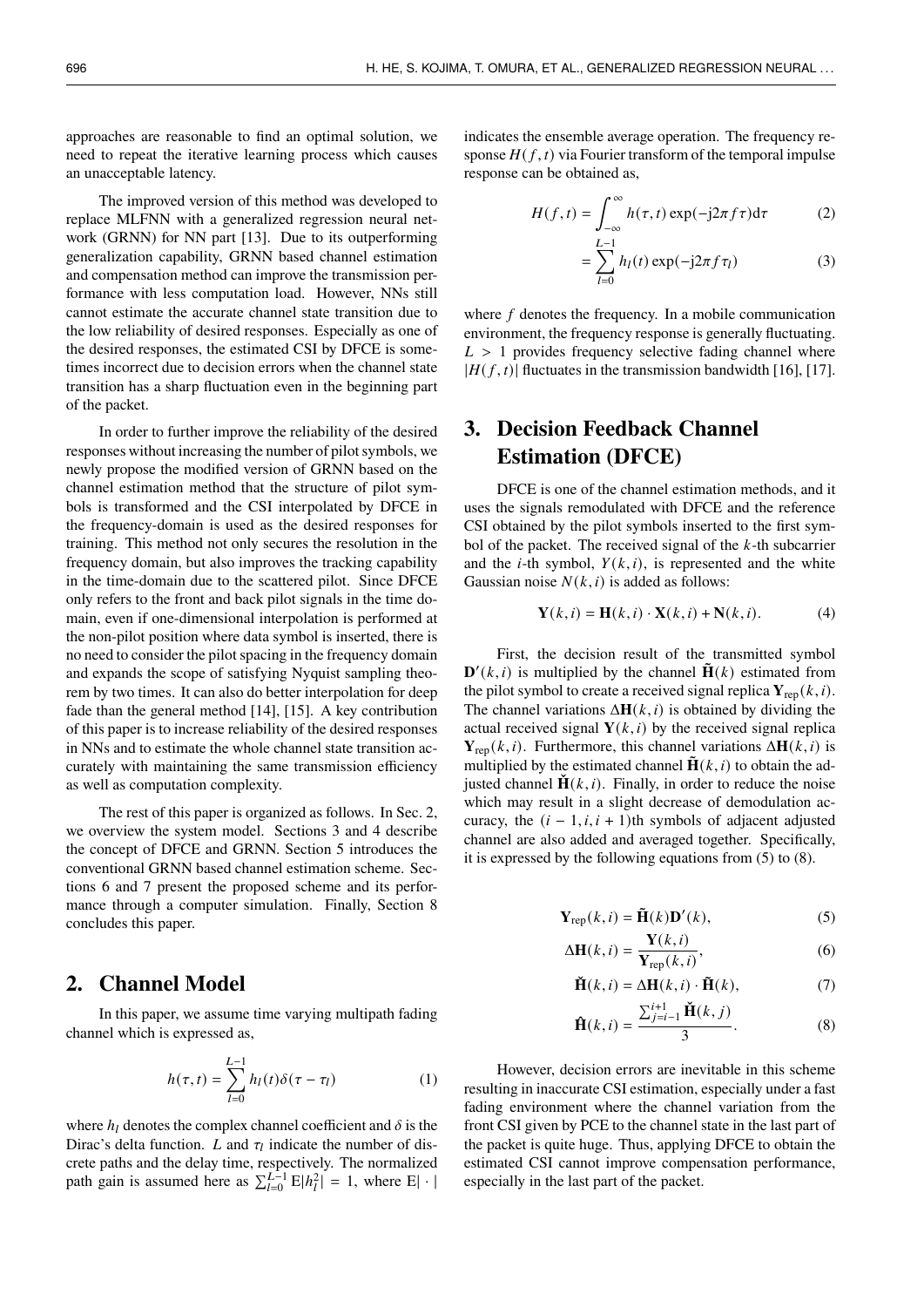# **4. Generalized Regression Neural Network (GRNN)**

GRNN was proposed by Donald Specht in 1991, which evaluates the probability density function to solve the nonlinear approximation problem [18]. GRNN has excellent performances in both robust function approximation ability and learning speed. This is because it can provide convergence to the optimal regression surface rapidly by using a probability distribution, even though the sparse training samples included inaccurate responses [19]. Besides, GRNN directly sets weight value to training samples regarded as the expected value of response, instead of iterative learning to adjust the optimal value of the weight value [20–22].

As shown in Fig. 1, the GRNN is a parallel four-layer structure: input layer, pattern layer, summation layer, and output layer. The description of calculation flow is given as follows: the input neurons of input layer receives the input vector  $\mathbf{x} = [x_1, x_2, \dots, x_n]$ . Then, the input neurons send these data to the pattern layer, which can realize the nonlinear transformation from the input space to the pattern space. The output of the  $i$ -th neuron in the pattern layer is expressed as

$$
\phi_i(\mathbf{x}) = \exp\left(-\frac{\|\mathbf{x} - c_i\|^2}{2r^2}\right) \tag{9}
$$

where  $r$  denotes the radius of the radial basis function (RBF) and  $c_i$  is a training input vector( $1 \le i \le p$ ). p presents the number of training sets.  $r$  determines the generalization capability of the GRNN by controlling the degree of smoothness. When  $r$  is large, the ability to approximate dispersed training samples decreases due to smoother transitions. In contrast, when  $r$  becomes very small, the regression curve will change rapidly, causing a decrease in prediction ability.

The summation layer has two summations, called the simple summation  $S_s$  and the weighted summation  $S_w$ , respectively.  $S_s$  computes the arithmetic sum of the pattern layer outputs, expressed as

$$
S_{\rm s} = \sum_{i=1}^{p} \phi_i(\mathbf{x}). \tag{10}
$$

The  $k$ -th weighted summation  $S_w$  computes the weighted sum of the pattern layer outputs, expressed as

$$
S_{\text{w}k} = \sum_{i=1}^{p} y_i \phi_i(\mathbf{x}).
$$
 (11)

where  $y_i$  is interconnection weight in the *i*-th desired response.

After that, the output of the  $k$ -th output neuron in the GRNN model is calculated as follows by using (10) and (11) and represented as a weighted average of the desired responses.

$$
\hat{y}_k = S_{\text{wk}} / S_{\text{s}}.\tag{12}
$$





In addition, we compare the difference between MLFNN and GRNN. The MLFNN [7], [10–12] has to renew parameters iteratively in BP training until any training parameter reaches the target value. From this reason, the iterative process makes the computational complexity enormous and results in processing delay. In particular, the simulation results in paper [7] [13] have proved that the BP neural network needs to optimize several parameters by iteration to achieve the optimization of BER characteristics. In order to eliminate the iterative training process without imparing the generalization capability, we previously proposed the improving NN approach which employs GRNN for the NN part [13]. Different from the MLFNN back-propagation training that needs iterative weight update process, the desired response  $y_i$  of the training sets in the GRNN can be exploited for the weights directly like (11). Therefore its learning time can be reduced significantly.

To support this claim, we measured the calculation time from training to predict the channel state by MLFNN and GRNN in MATLAB. The channel estimation method is introduced in detail in the next section. Computation environment is Intel Core i5-CPU and 8GB RAM. The running time for GRNN is 5.912 ms, whereas that for MLFNN is 483.626 ms. As a result, GRNN can drastically reduce the calculation delay and it could fall within a feasible execution time with the hardware implementation. Our research focuses on execution time, and the conventional MLFNN cannot be applicable for the practical use due to its large amount of computation time. The main objective of this study is to provide a quantitative comparison between the pilot subcarrier interpolation methods based on GRNN aided channel state tracking.

# **5. Conventional GRNN Based Channel Estimation**

Since the reliability of DFCE in the last part of the packet is low, the conventional GRNN based channel estimation is exploited to improve this problem [13]. This method only uses the CSIs partially obtained by the pilots inserted at the first symbol of the packet and that by DFCE in the intermediate data part of the packet, to employ the GRNN for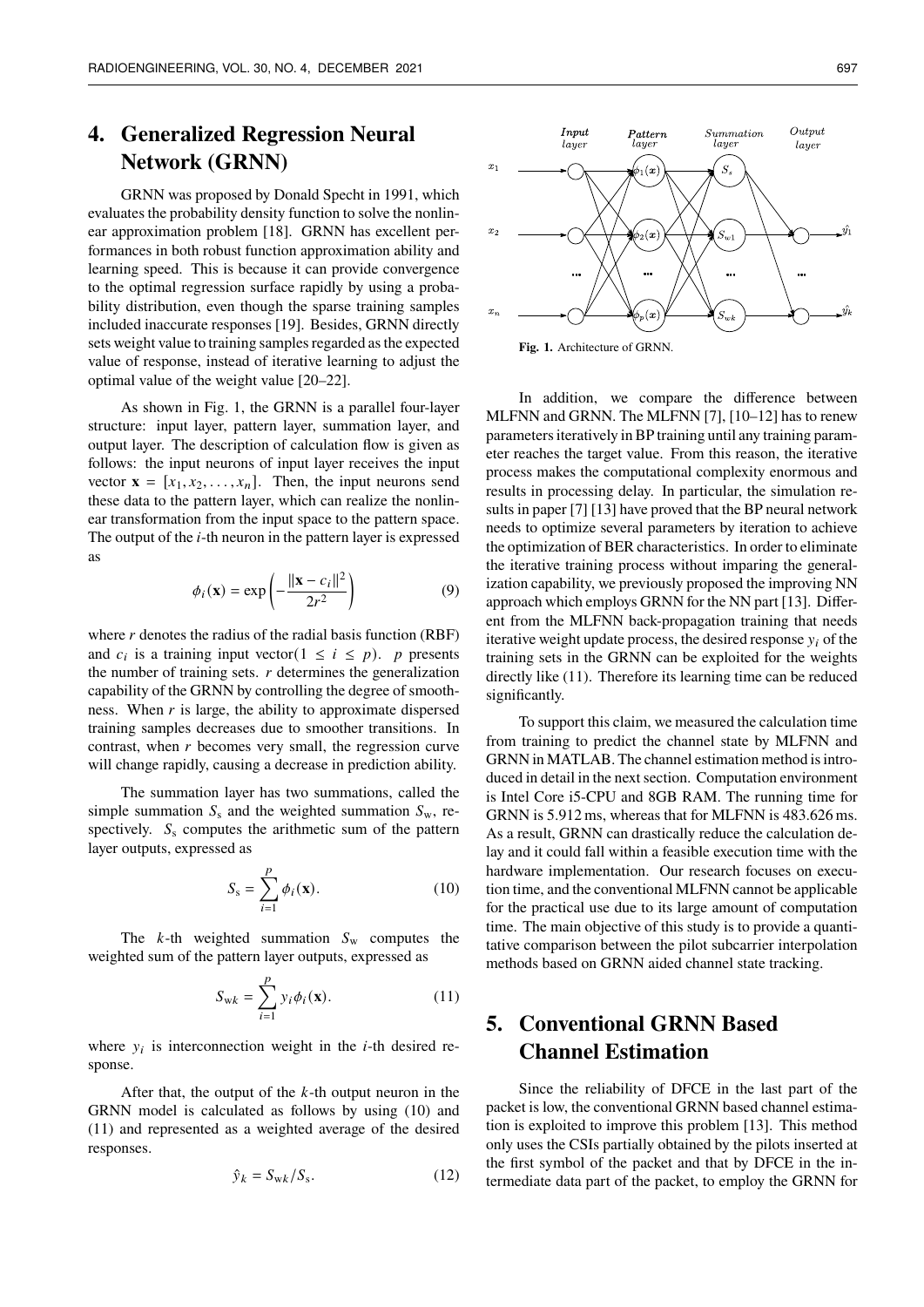channel identification and compensation. The pilot pattern of the conventional method is shown in Fig. 2. Because of the nonlinear generalization capabilities, GRNN can be trained by only a few estimated CSIs to accurately trace the whole CSI transition. In addition, this approach unnecessitates to repeat the iterative learning process.

Figure 3 presents the block diagram of channel estimation based on GRNN when the number of symbols is  $N_t$  and the number of subcarriers is  $N_f$ . GRNN can predict an arbitrary function which has the relationship between the input vector and the desired responses by the training. Here, we set time-domain symbol indices  $[1, 2, \ldots, N_t]$  as the input and frequency-domain channel responses  $H_{out}$  are set as the GRNN output. During the GRNN training as a regression function, indices  $[1, s]$  are set as the training inputs where s denotes the arbitrary symbol index. The 1st desired response and the 2th one are set as CSIs estimated by PCE for the 1st symbol and by DFCE for the  $s$ -th symbol, respectively. In addition, the training inputs are the center of each RBF in the pattern layer. The desired responses are to be the weight of weighted summation directly in the summation layer. As a result, it does not need to learn to adjust the weights like MLFNN which must repeat the iterative learning process. Moreover, although the CSI contains real and imaginary parts, the desired responses can be directly set as the weight of complex value in (11), without being divided into two parts for the desired responses such as MLFNN.

In the prediction phase, the vector composing of indices for the whole symbols  $[1, 2, \ldots, N_t]$  are input to GRNN. Each output of GRNN ( $m = 1, 2, ..., N_f$ ) corresponds to the  $m$ -th subcarrier's CSI which is the complex value. Therefore, all of outputs of GRNN can present the whole channel state transition as follows,

$$
\mathbf{H}_{\text{out}} = \begin{bmatrix} h_{\text{out}}(1,1) & \cdots & h_{\text{out}}(1,N_t) \\ \vdots & \ddots & \vdots \\ h_{\text{out}}(N_f,1) & \cdots & h_{\text{out}}(N_f,N_t) \end{bmatrix} .
$$
 (13)

However, under the fast fading environment, the channel state transition even in the beginning part israpid so that the CSI estimated by only DFCE may also be inaccurate even if DFCE is conducted in the beginning part of the packet. Furthermore, GRNN trained by this inaccurate information as the desired responses cannot correctly compensate for the channel variation especially in the last part of the packet. Therefore, any method is needed for enhancing the reliability of desired responses and further improving the performance of channel compensation. Different from the conventional method that the CSIs in the  $s$ -th symbol are all estimated by DFCE, we introduce the following proposed method in the pilot pattern of Fig. 4.



**Fig. 2.** Conventional pilot pattern.



**Fig. 3.** Block diagram of channel estimation based on GRNN.



**Fig. 4.** Scattered pilot pattern.

#### **6. Proposed System**

In order to improve the reliability of the desired responses for the time variation, we incorporate the scattered pilot into the GRNN based channel identification and compensation. The conventional GRNN based channel estimation used only two spare training sets to estimate the whole transition of channel state because of the generalization ability of GRNN. Therefore, a modified scheme is proposed for the training set.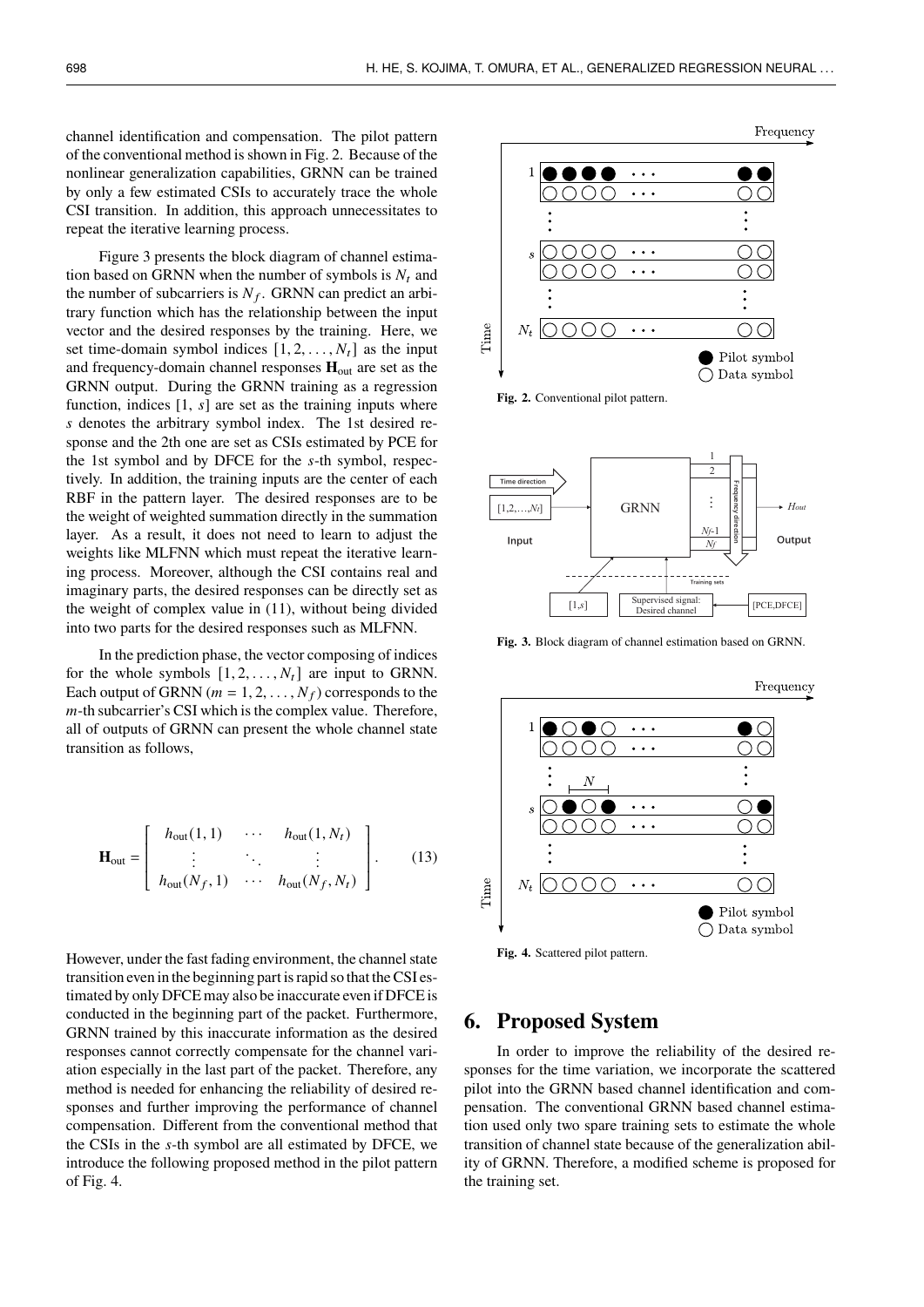#### **6.1 Scattered Pilot**

In order to have an excellent ability to follow time fluctuations, the scattered pilot shown in Fig. 4 is employed. Different from the conventional method that the pilots are inserted at the head of the packet, the proposed scattered pilot is that the pilots are distributed in the front and first half of the packets. In other words, the pilots are inserted into every other subcarrier in the 1st and the s-th symbols. Since the same number of pilots as the conventional method is used, this scattered pilot pattern can maintain the signal transmission efficiency. In addition, since half of the pilots are shifted from the first symbol to the  $s$ -th symbol as the second desired response, it can not only ensure the resolution in the frequency domain, but also raise the stability of the desired response required for GRNN, which is superior to track the channel changes over time.

#### **6.2 DFCE in the Scattered Pilot**

DFCE implemented in the scattered pilot is different from the pilots set at the head of packet structure. At the 1st or the s-th symbols, the *m*-th null pilots ( $m = 1, \ldots, N_f/2$ ) is interpolated by the DFCE which makes the decision from the channel  $\tilde{\mathbf{H}}_{\text{P}}(m)$  obtained by *m*-th pilot signals at the *s*-th symbol or 1st symbol, respectively. Equations (5) and (7) are changed as follows and the process is shown in Fig. 5.

$$
\mathbf{Y}_{\text{rep}}(k,i) = \tilde{\mathbf{H}}_{\text{P}}(m,o)\mathbf{D}'(k,i),\tag{14}
$$

$$
\check{\mathbf{H}}(k,i) = \Delta \mathbf{H}(k,i) \cdot \tilde{\mathbf{H}}_{\mathrm{P}}(m,o)
$$
 (15)

where  $o = 1$  or  $o = s$ ,  $k = 2m - 1$  or  $k = 2m$ .

#### **6.3 The Improved Version of GRNN Based Channel Identification and Compensation Method**

The proposed scheme then employs GRNN to compensate channel transition using the scattered pilot. In our proposal, the pilot symbol is inserted to the 1st and the  $s$ -th symbol as shown in Fig. 5. Thanks to the scattered pilot set in the beginning part of the packet, we can diminish the influence of decision error by leveraging CSI of the 2nd desired response corresponding to the s-th symbol. Due to the higher reliability of desired symbols, GRNN estimates whole channel state transitions more precisely than the previous scheme.

Figure 6 represents the procedure of the proposed scheme. These steps are similar to the conventional GRNN method until GRNN training. After interpolation process, the interpolated CSIs  $\mathbf{\hat{H}}_{\textrm{SP}}$  which are set as the desired responses are shown as

$$
\hat{\mathbf{H}}_{\text{SP}}(2m-1,1) = \tilde{\mathbf{H}}_{\text{P}}(m,1),\tag{16}
$$

$$
\hat{\mathbf{H}}_{\text{SP}}(2m, 1) = \hat{\mathbf{H}}(2m, 1),\tag{17}
$$

$$
\hat{\mathbf{H}}_{\rm SP}(2m, s) = \tilde{\mathbf{H}}_{\rm P}(m, s),\tag{18}
$$

$$
\hat{\mathbf{H}}_{\text{SP}}(2m-1,s) = \hat{\mathbf{H}}(2m-1,s). \tag{19}
$$



**Fig. 5.** DFCE in the scattered pilot.



**Fig. 6.** The flow of channel estimation based on GRNN.

Then,  $[1, s]$  are defined as the training inputs. Lastly, just like the conventional scheme, the vector composed of indices for all data symbols are input to the GRNN. Thanks to improving the reliability of the desired responses, GRNN outputs **H**out more accurately and we can use this information for channel compensation.

#### **6.4 Comparison of DFCE and General Interpolation Method in the Scattered Pilot**

Prior to employing GRNN to train, the general onedimensional interpolation in the frequency-domain could also be used such as linear, spline and other interpolation approaches [23]. The interpolated CSI is regarded as the desired response of GRNN. If the CSI of the pilot signals in the frequency domain is directly used for interpolation, the Nyquist sampling theorem must be met as follows [24–26],

$$
\tau_{\text{max}} \cdot \Delta F \cdot N_i \le 1 \tag{20}
$$

where  $\tau_{\text{max}}$  is the maximum multipath delay time,  $\Delta F$  is subcarrier spacing,  $N_i$  is the interval of adjacent pilot in the frequency-domain. For example, the Nyquist law is to keep the impulse responses in the time domain without overlapping as shown in Fig. 7(a). On the other hand, the excessive pilot interval causes overlap of impulse responses, i.e. aliasing, as shown in Fig. 7(b) and it complicates interpolating CSI for nullified subcarriers.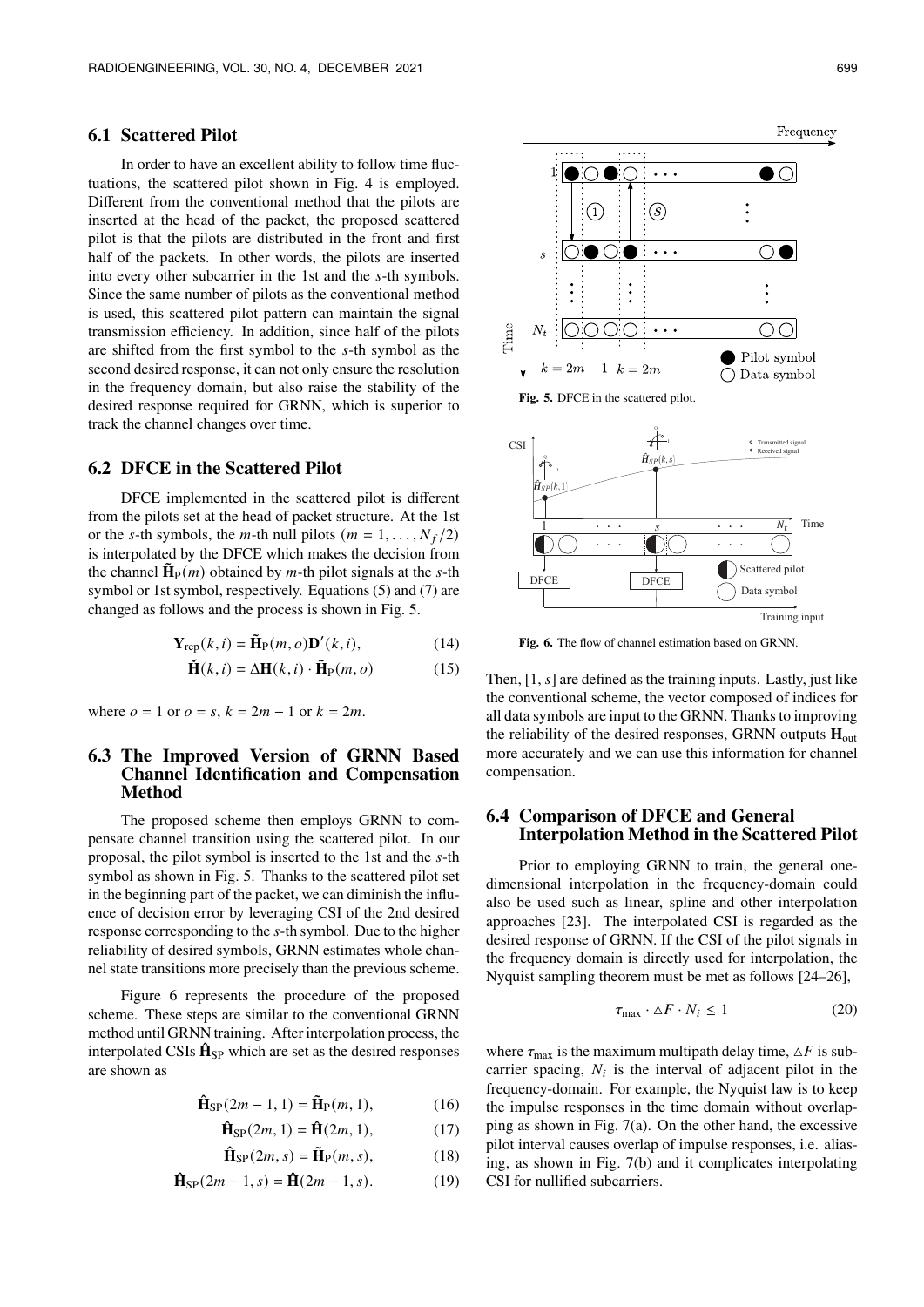

**Fig. 7.** Time and frequency representations of channel.

For DFCE interpolation in the frequency domain, as long as each subcarrier has a pilot in the frequency domain, the range of Nyquist law is the same as the conventional method of placing the pilot at the beginning of the packet expressed as follows,

$$
\tau_{\text{max}} \cdot \Delta F \le 1. \tag{21}
$$

This is because DFCE refers to the pilot information in the front and back time directions and no matter what the interval  $N_i$  is. Accordingly, the CSI of the whole subcarriers can be calculated by DFCE. For example, the pilots are distributed as shown in Fig. 4. When the subcarriers of the frequency domain without any pilots in the  $s$ -th symbol are interpolated by the general one-dimensional interpolation method like spline interpolation, the Nyquist theorem must be met as follows and the spacing of the pilots in the frequency-domain must be considered as follows,

$$
\tau_{\max} \cdot \Delta F \le \frac{1}{2} \tag{22}
$$

where the interval in the frequency domain is  $N_i = 2$ . This is because only the CSI of the pilot signal of the s-th symbol is used for interpolation in the frequency domain. But for DFCE, when the CSI of the pilot signal corresponding to the first symbol is used to implement DFCE, the place where there is no pilot in the  $s$ -th symbol is interpolated by the DFCE as formulated in (14), (15) and (19). Accordingly, the range of satisfying the Nyquist theorem is doubled like (21). In other words, since the CSI of the pilots in the timedomain is used to interpolate instead of using the CSI of the adjacent pilot in the frequency-domain, only the subcarrier spacing  $\Delta F$  is considered, and there is no need to consider the interval of pilots  $N_i$  in the frequency domain.

### **7. Computer Simulation**

#### **7.1 Simulation Parameters**

Table 1 summarizes the simulation parameters. The simulations are performed using MATLAB R2018a, an Intel Core i5 CPU at 3.00 GHz and 8 GB of memory storage. Transmission scheme is OFDM with 64 FFT points.

| <b>Parameters</b>            | <b>Values</b>                       |
|------------------------------|-------------------------------------|
| Transmission scheme          | <b>OFDM</b>                         |
| Data modulation              | <b>OPSK</b>                         |
| FFT size, Number of carriers | $N_f = 64$                          |
| Guard interval               | 16                                  |
| Number of pilot symbols      | $N_p = 1$                           |
| Number of data symbols       | $N_t = 20$                          |
| Channel model                | 15 path Rayleigh fading, 1 dB decay |
| Max Doppler frequency        | 800 Hz                              |
| Transmission bandwidth       | $20$ MHz                            |
| Forward error correction     | Convolutional code                  |
|                              | $(R = 1/2, K = 7)$                  |
| Function of pattern layer    | Gaussian                            |

**Tab. 1.** Simulation Parameters.



**Fig. 8.** Channel model.

The data stream is encoded by convolution codes  $(R =$  $1/2$ ,  $K = 7$ ).  $N_p$  and  $N_t$  denote the number of pilot and data symbols, respectively. The transmission bandwidth assumes  $20 \text{ MHz}$  and the OFDM symbol duration is  $4 \mu s$ , including guard interval (GI), referred to the basic Wi-Fi specifications. The Jakes' fading model is used to represent time-varying channel. Suppose 15 multipaths, the average path gain of each is attenuated by 1 dB as shown in Fig. 8. Here, multipath time-delay is 50 ns. The maximum Doppler frequency is 800 Hz, which can indicate a fast fading environment. The scattered pilot structure assumed in the simulation is shown in Fig. 5. The pilots are set in the odd subcarriers of the first symbol and the even subcarriers of the  $s$ -th symbol, respectively.

#### **7.2 Simulation Results**

As the preliminary evaluation, we compare the scattered pilot method of DFCE with the general interpolation method which performs low-complexity interpolation in the frequency-domain. Here we use calculation time to compare the computation complexity as summarized in Tab. 2. The spline interpolation requires complex computation with all reference values and thus it takes twice as much time to interpolate CSI in the frequency-domain than DFCE. Therefore, DFCE-aided interpolation is computationally efficient.

| Method | <b>Calculation time</b> |
|--------|-------------------------|
| Spline | $0.905 \,\mathrm{ms}$   |
| DFCE.  | $0.406 \,\mathrm{ms}$   |

**Tab. 2.** Computation time comparison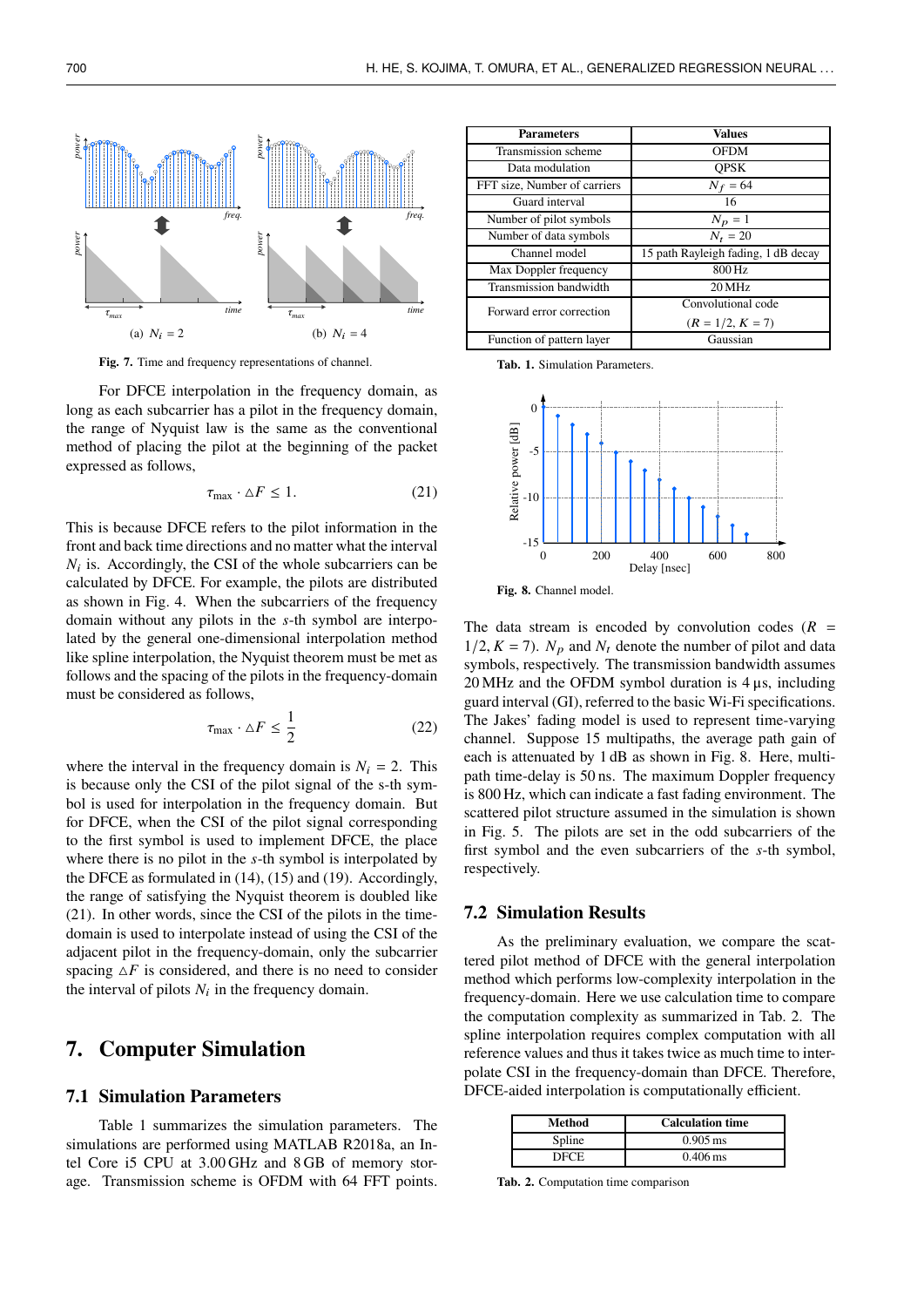Root mean square error (RMSE) is then used to compare the interpolation accuracy with the CSI at the first symbol of the packet. In Fig. 9, the lowest RMSE values are presented when the DFCE method is applied to interpolate the CSI in the frequency domain. From this result, the DFCE method has the best performance and can be introduced into the desired response of GRNN in the proposed method.

Hereafter the optimum parameters for the conventional and the proposed methods are examined for fair comparison. Figure 10 presents the bit error rate (BER) versus radius of RBF  $r$  for the conventional method and the proposed method at  $E_b/N_0 = 25$  dB and  $s = 10$ . When the radii of RBF r are 4.5 and 5, the conventional and the proposed methods show the best BER performance, respectively. The above parameters are used to verify the best parameters. Figure 11 presents the BER performance comparison with the position of the second scattered pilot at  $E_b/N_0 = 25$  dB. Both methods achieve

the best BER performance at  $s = 10$ . From this result, we apply parameters as  $s = 10$  and  $r = 4.5$  for the conventional method, and  $s = 10$  and  $r = 5$  for the proposed method.

Figure 12 shows the BER performances of the DFCE only, the conventional GRNN method and the proposed method. The BER performance of the DFCE significantly deteriorates because decision errors frequently happen in the last part of the packet. Although the conventional GRNN method can obtain more improved BER performance than that of the DFCE only, the error floor appears at around  $BER = 10^{-4}$ . The proposed approach removes the error floor and achieves the best BER performance below 10−<sup>5</sup> . Based on this result, it was confirmed that the proposed method could improve the reliability of the desired response derived from the DFCE-aided interpolation of scattered pilot symbols. Therefore, channel tracking performance with compensation is greatly improved for all data symbols by GRNN, and



**Fig. 9.** RMSE vs.  $E_b/N_0$  for the interpolation methods.



Fig. 11. BER vs. Symbol index  $s$  ( $E_b/N_0 = 25$  dB).



**Fig. 10.** BER vs. Radius of RBF  $r$  (E<sub>b</sub>/N<sub>0</sub> = 25 dB,  $s = 10$ ).



Fig. 12. BER vs.  $E_b/N_0$ .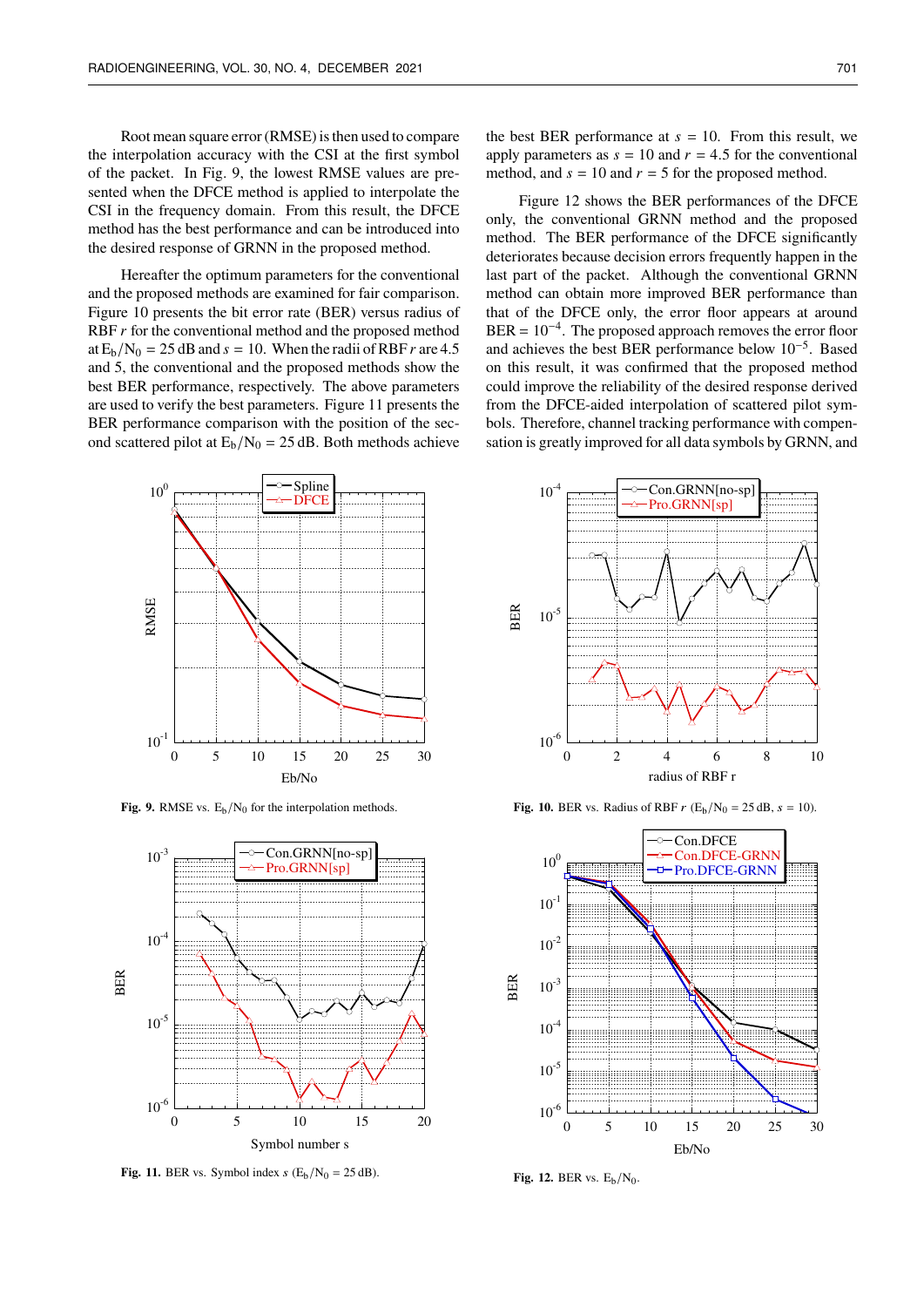the proposed system provides the superior channel tracking capability. From the above, it is shown that the DFCE method in the scattered pilot is quite effective under high mobility environment and has better performance than the conventional GRNN method and the general interpolation method.

### **8. Conclusion**

In this paper, we proposed the GRNN based channel identification and compensation method using the scattered pilot to improve the reliability of the desired response for the GRNN. From the simulation results of the general lowcomplexity interpolation method and the proposed method comparisons, the proposed method is the most effective for interpolating in the frequency domain of the scattered pilot with lower computation complexity. Moreover, comparing the proposed method with the conventional method, the proposed method that changes the distribution of pilots can refine the performance of the desired response without degrading the transmission efficiency, thus improving the whole channel tracking performance of the GRNN. Through the computer simulation, the proposed method has shown the best BER performance compared with the DFCE only and the conventional GRNN method even at 800 Hz maximum Doppler frequency. Accordingly, we can conclude that the proposed method greatly enhances the effect of channel compensation, even in the high mobility environment.

## **References**

- [1] MARTIKAINEN, H., VIERING, I., et al. Mobility and reliability in LTE-5G dual connectivity scenarios. In *IEEE Vehicular Technology Conference (VTC-Fall)*. Toronto (Canada), 2017, p. 1–7. DOI: 10.1109/vtcfall.2017.8288056
- [2] ALWAKEEL, A. S., MEHANA, A. H. Data-aided channel estimation for multiple-antenna users in massive MIMO systems. *IEEE Transactions on Vehicular Technology*, 2019, vol. 68, no. 11, p. 10752–10760. DOI: 10.1109/tvt.2019.2938344
- [3] FUNADA, R., HARADA, H., KAMIO, Y., et al. A channel estimation method for a highly mobile OFDM wireless access system. *IEICE Transactions on Communications*, 2005, vol. E88-B, no. 1, p. 282–291. DOI: 10.1093/ietcom/e88-b.1.282
- [4] HAYASHI, H., OKAMOTO, E., IWANAMI, Y. A fast fading channel estimation scheme for OFDM with sparse and scattered pilot symbols. In *International Symposium on Intelligent Signal Processing and Communication Systems (ISPACS)*. Kanazawa (Japan), 2009, p. 154–157. DOI: 10.1109/ISPACS.2009.5383877
- [5] OUYANG, R., MATSUMURA, T., MIZUTANI, K., et al. A reliable channel estimation scheme using scattered pilot pattern for IEEE 802.22-based mobile communication system. *IEEE Transactions on Cognitive Communications and Networking*, 2019, vol. 5, no. 4, p. 935–948. DOI: 10.1109/tccn.2019.2930594
- [6] OMURA, T., KOJIMA S., MARUTA, K., et al. Neural network based channel identification and compensation. In *International Symposium on Communications and Information Technologies (ISCIT)*. Bangkok (Thailand), 2018, p. 349–354. DOI: 10.1109/iscit.2018.8587981
- [7] OMURA, T., KOJIMA S., MARUTA, K., et al. Neural network based channel identification and compensation. *IEICE Communications Express*, 2019, vol. 8, no. 10, p. 416–421. DOI: 10.1587/comex.2019XBL0095
- [8] SOEJIMA, S., IDA, Y., AHN, C. J., et al. Fast fading compensation based on weighted channel variance for TFI-OFDM. *Journal of Signal Processing*, 2013, vol. 17, no. 3, p. 41–49. DOI: 10.2299/jsp.17.41
- [9] YOFUNE, M., AHN, C. J., KAMIO, T., et al. Decision direct and linear prediction based fast fading compensation for TFIOFDM. *Far East Journal of Electronics and Communications*, 2009, vol. 3, no. 1, p. 35–52.
- [10] CHENG, C. H., HUANG, Y. H., CHEN, H. C. Channel estimation in OFDM systems using neural network technology combined with a genetic algorithm. *Soft Computing*, 2016, vol. 20, no. 10, p. 4139–4148. DOI: 10.1007/s00500-015-1749-7
- [11] SARWAR, A., SHAH, S. M., ZAFAR, I. Channel estimation in space time block coded MIMO-OFDM system using genetically evolved artificial neural network. In *International Bhurban Conference on Applied Sciences and Technology (IBCAST)*. Islamabad (Pakistan), 2020, p. 703–709. DOI: 10.1109/IBCAST47879.2020.9044539
- [12] SAHU, P., MOHAPATRA, P., PANIGRAHI, S., et al. Neural network training using FFA and its variants for channel equalization. *International Journal of Computer Information Systems and Industrial Management Applications*, 2017, vol. 9, p. 257–264. ISSN: 2150-7988
- [13] OMURA, T., HOEUR, N., MARUTA, K., et al. Improving ANN based channel identification and compensation using GRNN method under fast fading environment. In *International Conference on Advanced Technologies for Communications (ATC)*. Hanoi (Vietnam), 2019, p. 28–32. DOI: 10.1109/atc.2019.8924557
- [14] COLERI, S., ERGEN, M., PURI, A., et al. Channel estimation techniques based on pilot arrangement in OFDM systems. *IEEE Transactions on Broadcasting*, 2002, vol. 48, no. 3, p. 223–229. DOI: 10.1109/tbc.2002.804034
- [15] STERBA, J., KOCUR, D. Pilot symbol aided channel estimation for ofdm system in frequency selective Rayleigh fading channel. In *International Conference Radioelektronika*. Bratislava (Slovakia), 2009, p. 77–80. DOI: 10.1109/radioelek.2009.5158729
- [16] GOLDSMITH, A. *Wireless Communications*. Cambridge University Press, 2005. ISBN: 9787115170491
- [17] GHASSEMLOOY, Z., POPOOLA, W., RAJBHANDARI, S. *Optical Wireless Communications: System and Channel Modelling with MATLAB*. CRC Press, 2017. ISBN: 9781138074804
- [18] SPECHT, D. F. General regression neural network. *IEEE Transactions on Neural Networks*, 1991, vol. 2, no. 6, p. 568–576. DOI: 10.1142/9789812796851-0008
- [19] AMIRI, M., DAVANDE, H., SADEGHIAN, A. et al Feedback associative memory based on a new hybrid model of generalized regression and self-feedback neural networks. *Neural Networks*, 2010, vol. 23, no. 7, p. 892–904. DOI: 10.1016/j.neunet.2010.05.005
- [20] QI, J., JIANG, G., LI, G., et al. Surface EMG hand gesture recognition system based on PCA and GRNN. *Neural Computing and Applications*, 2020, vol. 32, no. 10, p. 6343–6351. DOI: 10.1007/s00521-019-04142-8
- [21] GHRITLAHRE, H. K., PRASAD, R. K. Exergetic performance prediction of solar air heater using MLP, GRNN and RBF models of artificial neural network technique. *Journal of Environmental Management*, 2018, vol. 223, p. 566–575. DOI: 10.1016/j.jenvman.2018.06.033